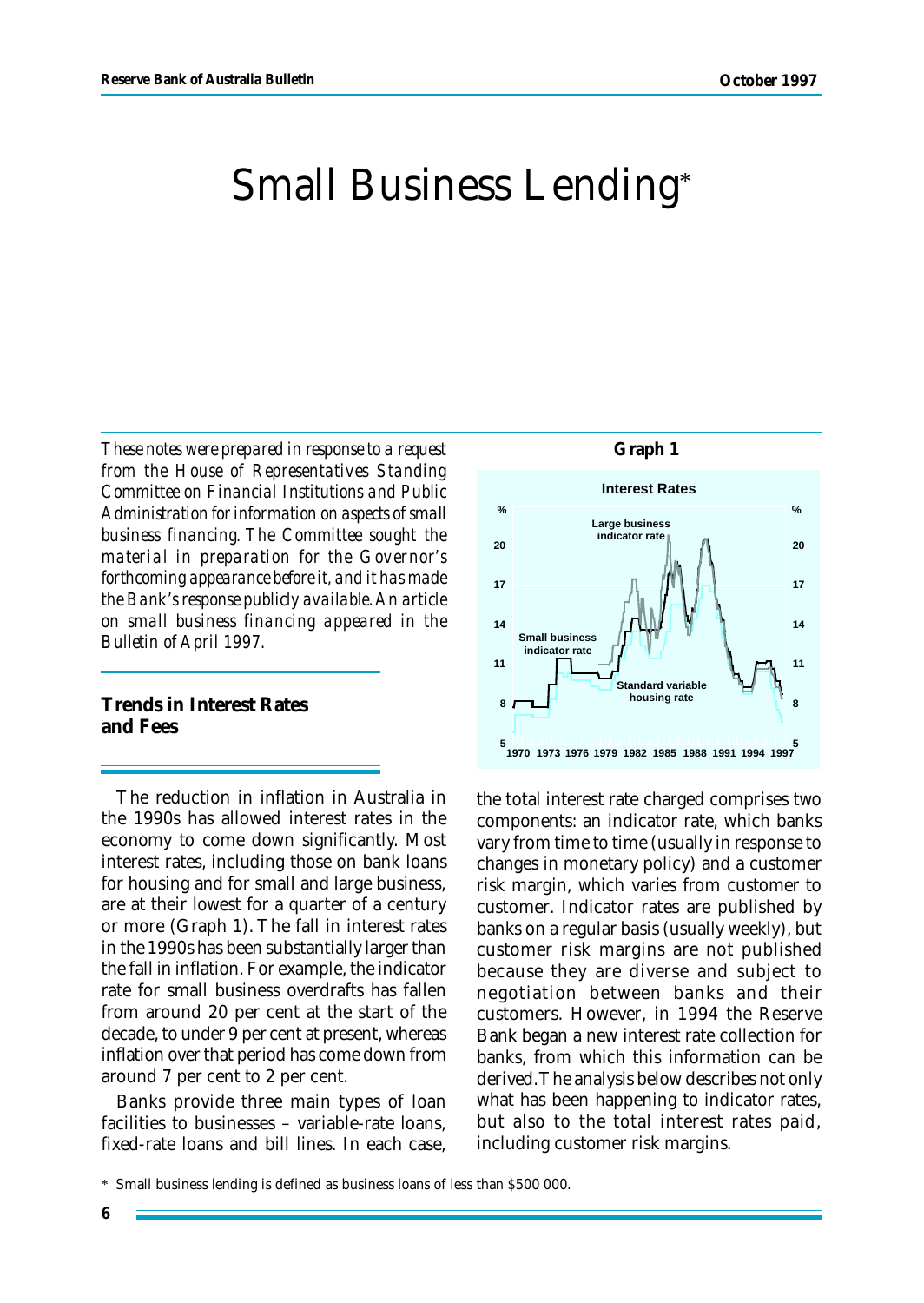#### **Indicator rates**

Indicator rates on *variable-rate loans* (about 43 per cent of total small business loans at present) are set with reference to short-term money market interest rates, which are heavily influenced by the cash rate. These rates have fallen since mid 1996 as monetary policy has been eased. Since July 1996, the cash rate has been cut in five equal steps of half a percentage point – a total reduction of  $2^{1/2}$  percentage points. These reductions have been passed on in full in the small business indicator rates for variable-rate loans. There are two main types of these loans – overdrafts and term loans – each of roughly equal importance. The indicator rate for overdrafts currently stands at 8.75 per cent, down from 11.25 per cent in mid 1996, while the indicator rate for term loans is at 6.8 per cent, down from 9.2 per cent.

In the case of *fixed-rate loans* (about 45 per cent of total loans), banks set indicator rates with reference to those on securities of comparable terms in capital markets. As it happens, over the past year these interest rates have fallen roughly by the same amount as the cash rate. Accordingly, the indicator rate

on fixed-rate loans (say for a 3-year term) has also fallen by 2<sup>1</sup> /2 percentage points, to 7 1 /4 per cent.

The indicator rate on *bill lines* (about 12 per cent of total loans) has also fallen by 2 1 /2 percentage points to a little under 5 per cent; this rate moves very closely with the cash rate.

Recent trends in each of these indicator rates are shown in Graph 2 and in Table 1.

#### **Graph 2**



| Table 1: Small Business Indicator Interest Rates<br>Per cent |                     |            |                      |                                          |  |  |  |
|--------------------------------------------------------------|---------------------|------------|----------------------|------------------------------------------|--|--|--|
|                                                              | Variable-rate loans |            | 3-year<br>fixed-rate | <b>Bill lines</b><br>$(90 \text{ days})$ |  |  |  |
|                                                              | Overdrafts          | Term loans | loans                |                                          |  |  |  |
| July 96                                                      | 11.25               | 9.2        | 9.7                  | 7.4                                      |  |  |  |
| Aug 96                                                       | 10.75               | 8.9        | 9.2                  | 6.9                                      |  |  |  |
| Sep 96                                                       | 10.75               | 8.7        | 9.0                  | 6.9                                      |  |  |  |
| Oct 96                                                       | 10.75               | 8.7        | 8.7                  | 6.6                                      |  |  |  |
| <b>Nov 96</b>                                                | 10.75               | 8.7        | 8.5                  | 6.4                                      |  |  |  |
| Dec 96                                                       | 10.25               | 8.2        | 8.6                  | 6.0                                      |  |  |  |
| Jan 97                                                       | 9.75                | 7.7        | 8.5                  | 5.8                                      |  |  |  |
| Feb 97                                                       | 9.75                | 7.7        | 8.6                  | 6.0                                      |  |  |  |
| Mar 97                                                       | 9.75                | 7.7        | 8.9                  | 6.1                                      |  |  |  |
| Apr 97                                                       | 9.75                | 7.7        | 8.7                  | 6.0                                      |  |  |  |
| May 97                                                       | 9.75                | 7.7        | 8.6                  | 5.6                                      |  |  |  |
| June 97                                                      | 9.50                | 7.5        | 7.7                  | 5.3                                      |  |  |  |
| July 97                                                      | 9.25                | 7.3        | 7.4                  | 5.1                                      |  |  |  |
| Aug 97                                                       | 8.75                | 7.1        | 7.5                  | 4.9                                      |  |  |  |
| Sep 97                                                       | 8.75                | 6.8        | 7.2                  | 4.8                                      |  |  |  |
|                                                              |                     |            |                      |                                          |  |  |  |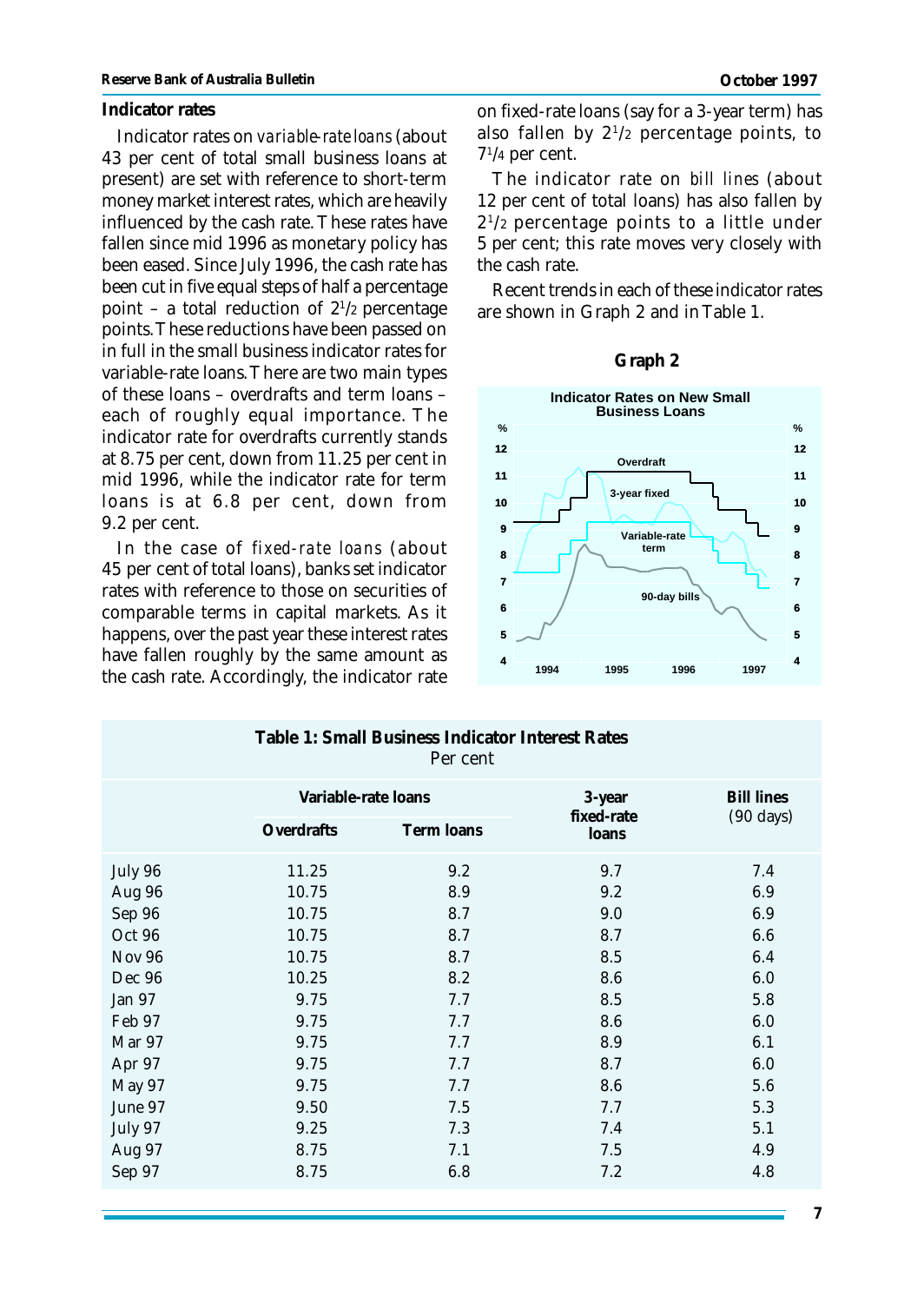#### **Total interest rates paid**

The Reserve Bank collects information on *total interest rates* paid on a quarterly basis, the latest figures available being for the June quarter 1997. The figures measure the average interest rates paid on all *outstanding* loans to small businesses, not just new loans.

Table 2 shows, for each type of small business loan, details of the overall interest rates paid, split into the indicator rate component and the average customer risk margins:

- The total interest rate paid on *variable-rate loans*, on average, was 10.6 per cent at end June. These figures do not reflect the July easing of monetary policy. The Bank estimates that when the effects of this flow through, the average interest rate paid will fall to about 10.1 per cent by end September. This compares with 12.6 per cent in June 1996, before the easings began – i.e. the average interest rate paid on this type of facility, like the indicator rates, has fallen in line with the cash rate. In other words, there has been no movement in customer risk margins, which have been fairly steady in the past year at just under 2 percentage points.
- The average interest rate paid on *fixed-rate loans* was 9.8 per cent in the June quarter. The Bank estimates that this is likely to

fall by another 0.2 of a percentage point in the September quarter as the impact of the recent falls in capital market interest rates feed into new fixed-rate loans. This would bring the total fall since mid 1996 to about one percentage point, a fall which is less than that in variable-rate loans because *existing* borrowers of fixed-rate money do not benefit if interest rates fall after their loan was taken out; they need to wait until the loan is renewed. The typical term for fixed-rate loans is between 3 and 5 years, so changes in market rates show up only gradually in the *average* interest rate paid. Customer risk margins, like those on variable-rate loans, have been fairly steady, at just under 2 percentage points.

• The average interest rate paid on *bill finance* was 8.6 per cent in the June quarter, and is estimated to have fallen to a little over 8 per cent in the September quarter; again this is down by a similar amount to the cash rate since mid 1996. Customer risk margins have been steady. Margins on bill finance look higher than on other loans because they also incorporate fees (see next section).

Measured across all types of loan facilities, the *average* interest rate paid by small businesses was 10 per cent at end June 1997.

| Table 2. Highcarol Ivates, ividigliis and Total Hitelest Ivates<br><b>Paid by Small Businesses</b><br>Per cent |                     |                                          |                  |                         |                                    |                           |                   |                                                                             |                           |                                             |                |                  |
|----------------------------------------------------------------------------------------------------------------|---------------------|------------------------------------------|------------------|-------------------------|------------------------------------|---------------------------|-------------------|-----------------------------------------------------------------------------|---------------------------|---------------------------------------------|----------------|------------------|
|                                                                                                                | Variable-rate loans |                                          |                  | <b>Fixed-rate loans</b> |                                    |                           | <b>Bill lines</b> |                                                                             | <b>Total loans</b>        |                                             |                |                  |
|                                                                                                                | indicator<br>rate   | Average Customer Total<br>risk<br>margin | interest<br>rate | indicator<br>rate       | Average Customer<br>risk<br>margin | Total<br>interest<br>rate | rate              | Average Average<br>indicator loan fees<br>and<br>customer<br>risk<br>margin | Total<br>interest<br>rate | Average Customer Total<br>indicator<br>rate | risk<br>margin | interest<br>rate |
| Mar 96                                                                                                         | 10.6                | 2.0                                      | 12.6             | 8.6                     | 2.0                                | 10.6                      | 7.5               | 3.0                                                                         | 10.5                      | 9.4                                         | 2.0            | 11.4             |
| June 96                                                                                                        | 10.6                | 2.0                                      | 12.6             | 8.6                     | 2.0                                | 10.6                      | 7.6               | 2.9                                                                         | 10.5                      | 9.4                                         | 2.0            | 11.4             |
| Sep 96                                                                                                         | 10.1                | 1.9                                      | 12.0             | 8.6                     | 1.9                                | 10.5                      | 7.3               | 2.8                                                                         | 10.1                      | 9.1                                         | 1.9            | 11.0             |
| Dec 96                                                                                                         | 9.5                 | 1.9                                      | 11.4             | 8.4                     | 1.9                                | 10.3                      | 6.6               | 2.8                                                                         | 9.4                       | 8.7                                         | 1.9            | 10.6             |
| Mar 97                                                                                                         | 9.1                 | 1.8                                      | 10.9             | 8.3                     | 1.8                                | 10.1                      | 6.1               | 2.8                                                                         | 8.9                       | 8.5                                         | 1.8            | 10.3             |
| June 97                                                                                                        | 8.7                 | 1.9                                      | 10.6             | 7.9                     | 1.9                                | 9.8                       | 5.8               | 2.8                                                                         | 8.6                       | 8.1                                         | 1.9            | 10.0             |

# **Table 2: Indicator Rates, Margins and Total Interest Rates**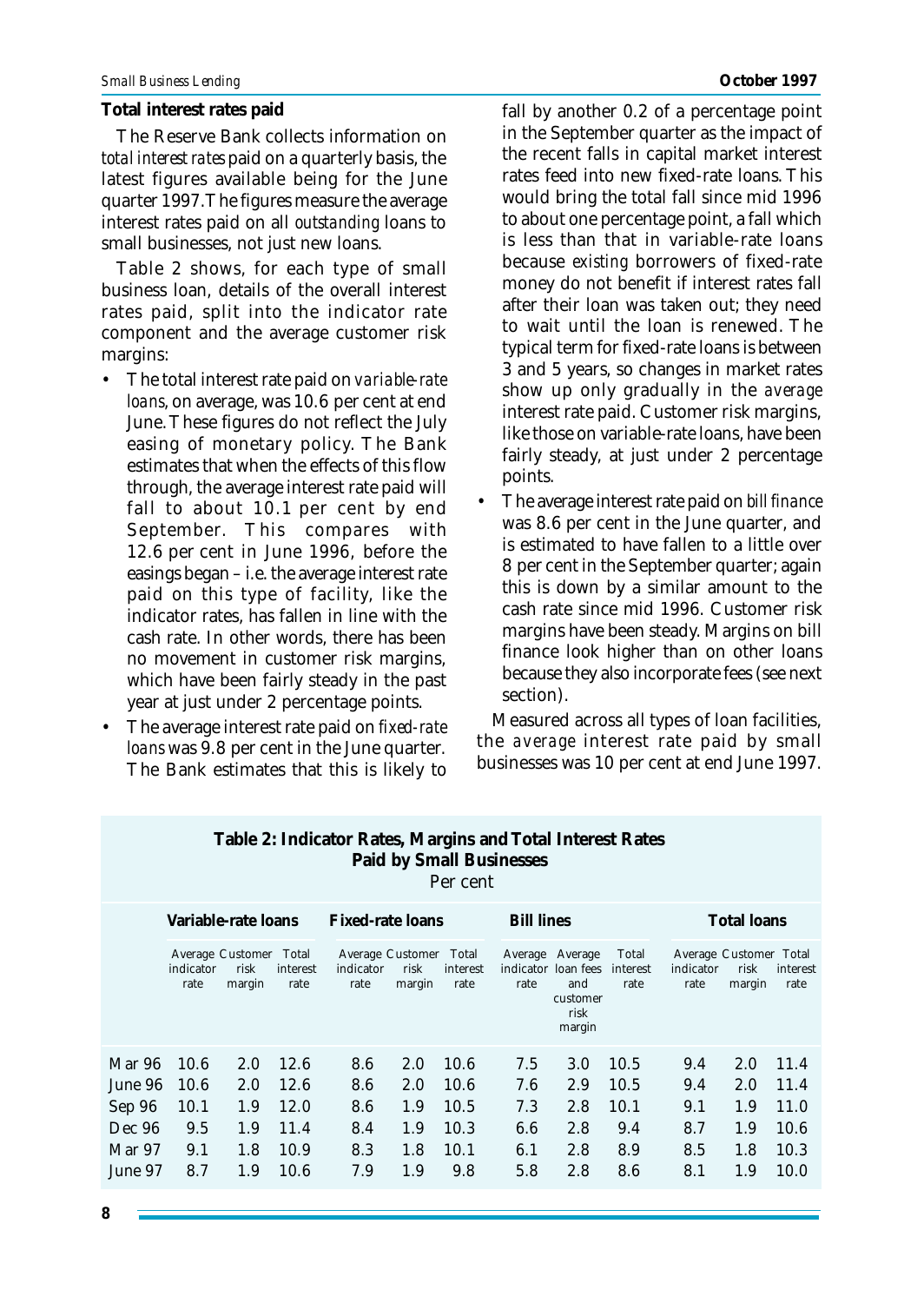When the effects of the July easing are fully reflected, this should fall to around 9.7 per cent, a fall of a little under 2 percentage points since mid 1996. This fall is less than the fall in cash rates due to the impact of fixed-rate loans mentioned above.

Not all businesses, of course, pay the average interest rate. Graph 3 shows the distribution of rates paid at end June 1997. The range is quite wide, with a significant proportion paying as little as 7 per cent, and others as much as 13 per cent. The most common interest rate paid was between 9 and 10 per cent. The distribution of interest rates shown in Graph 3 will move to the left in the September quarter as the July easing affects the statistics – i.e. more businesses will be paying lower rates.



#### **Graph 3**

#### **Fees**

In addition to interest rates, banks also charge fees for establishing and administering loans. The size and nature of fees vary greatly among banks, making it difficult to draw precise conclusions about trends. However, by making some assumptions about the size and maturity of loans, it is possible to express fees as an annual interest rate equivalent. On variable-rate loans, we estimate that fees on average amount to about 0.8 per cent per annum, and have not changed much in recent years. For fixed-rate loans, the average fee may be a little less, at around 0.5 per cent per annum. As noted, in the case of bill lines, fees are included in customer risk margins, and in total amount to about 2.8 per cent per annum. Table 3 below summarises, for each type of small business loan, the interest rates and fees that applied as of June 1997.

Comprehensive information on loan fees charged by banks in other countries is not available. However, based on the Bank of England's *Finance for Small Firms* report (January 1997), and liaison from a selection of banks in several countries, it appears that the following points can be made:

• UK banks seem to charge higher establishment fees than banks in Australia, although some UK banks appear not to charge on-going administration fees. The Bank of England noted in its report on *Finance for Small Firms* that, while carded bank charges in general fell over 1996, the

| Table 3: Total Cost of Small Business Loans<br><b>June 1997</b><br>Per cent          |                              |                            |                            |                                          |                             |  |  |  |
|--------------------------------------------------------------------------------------|------------------------------|----------------------------|----------------------------|------------------------------------------|-----------------------------|--|--|--|
|                                                                                      | Average<br>indicator<br>rate | Customer<br>risk<br>margin | Total<br>interest<br>rate  | Fees                                     | Total<br>cost               |  |  |  |
| Variable-rate loans<br>Fixed-rate loans<br><b>Bill finance</b><br><b>Total loans</b> | 8.7<br>7.9<br>5.8<br>8.1     | 1.9<br>1.9<br>2.8<br>1.9   | 10.6<br>9.8<br>8.6<br>10.0 | 0.8<br>0.5<br>n.a. <sup>(a)</sup><br>0.6 | 11.4<br>10.3<br>8.6<br>10.6 |  |  |  |

(a) Included in customer risk margin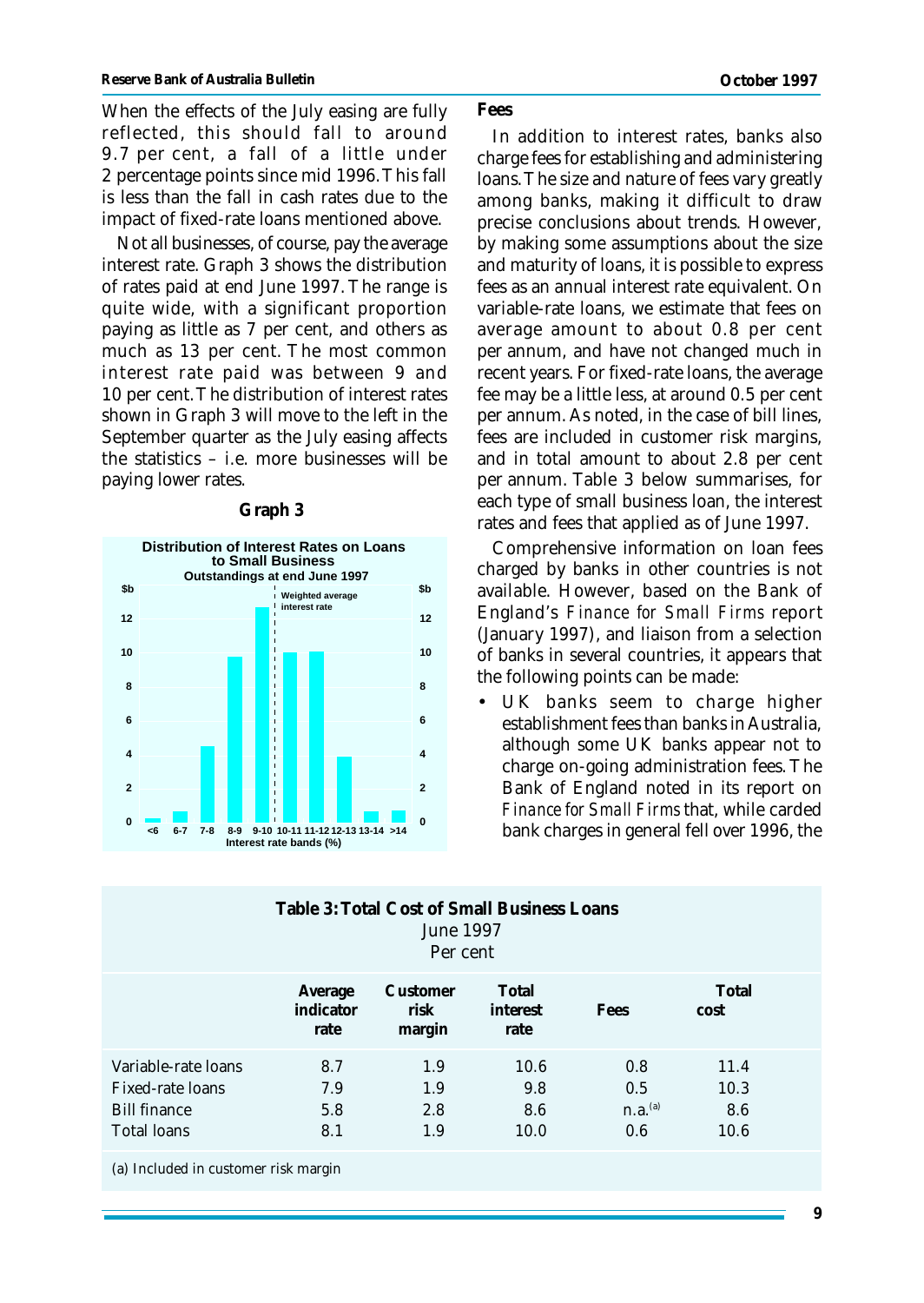previous practice of negotiating some discount for customers seemed to diminish, so it is not clear what the trend in fees actually paid has been.

- In Canada, most facilities attract an establishment fee of under 0.5 per cent, though in some cases they range up to 2 per cent. No information is available on administration fees.
- Establishment fees charged in New Zealand are generally 1 per cent for both term loans and overdrafts. An administrative fee of up to around 1 1 /2 per cent per annum applies to overdrafts, while term loans are generally free of this charge.

### **Lags in passing on changes in monetary policy**

The extent to which small businesses benefit from cuts in the cash rate partly depends on how quickly these cuts are passed on by banks. For new borrowers, changes in interest rates take effect more or less immediately. But, for existing borrowers, there can be substantial lags involved, as has been the case during the past year. While responses varied from bank to bank and from episode to episode, rate reductions since July 1996 have been passed through to small businesses with an average lag of 35 days. This delay was much longer than was the case when policy was tightened in 1994, when the average lag was about 16 days (Table 4).

**Impact of Competition on Banks' Provision of Small Business Finance**

Until recently, competition in financing had been focused mainly in the housing loan market, but there are now signs of growing competition in small business finance. There are a couple of reasons for this. First, with margins in housing finance having been reduced substantially, banks are looking to increase market share in other areas. This is particularly so for 'regional' banks which traditionally had focused heavily on the housing market. Second, some mortgage managers have entered the market for lending to small business, although with mixed success and so far remain a small part of the market. Banks' response to date has been similar to their initial response to the entry of mortgage managers into the housing finance market. This was to compete 'at the margin' by introducing new products rather than cutting the price of existing products. The new products for small businesses are generally secured against residential property and are offered at a discount of around 2 percentage points to the standard overdraft rate.

A number of banks have also made available loans to small business against their expected cash flow or using other assets as collateral (e.g. plant and equipment, inventories, or receivables). These types of loans are priced to reflect the higher risk of securing against assets other than property. Partly reflecting higher interest rates, banks report limited interest in these products.

| Table 4: Implementation Lags<br>Average number of days between changes in the cash rate and effective change for borrowers |                    |                            |                           |  |  |  |  |
|----------------------------------------------------------------------------------------------------------------------------|--------------------|----------------------------|---------------------------|--|--|--|--|
|                                                                                                                            | Easings<br>1990-93 | <b>Tightenings</b><br>1994 | <b>Easings</b><br>1996-97 |  |  |  |  |
| Small business indicator rate                                                                                              | 23                 | 16                         | 35                        |  |  |  |  |
| Large business indicator rate                                                                                              | 18                 | 16                         | 21                        |  |  |  |  |
| Housing indicator rate                                                                                                     | 32                 | 16                         | 51                        |  |  |  |  |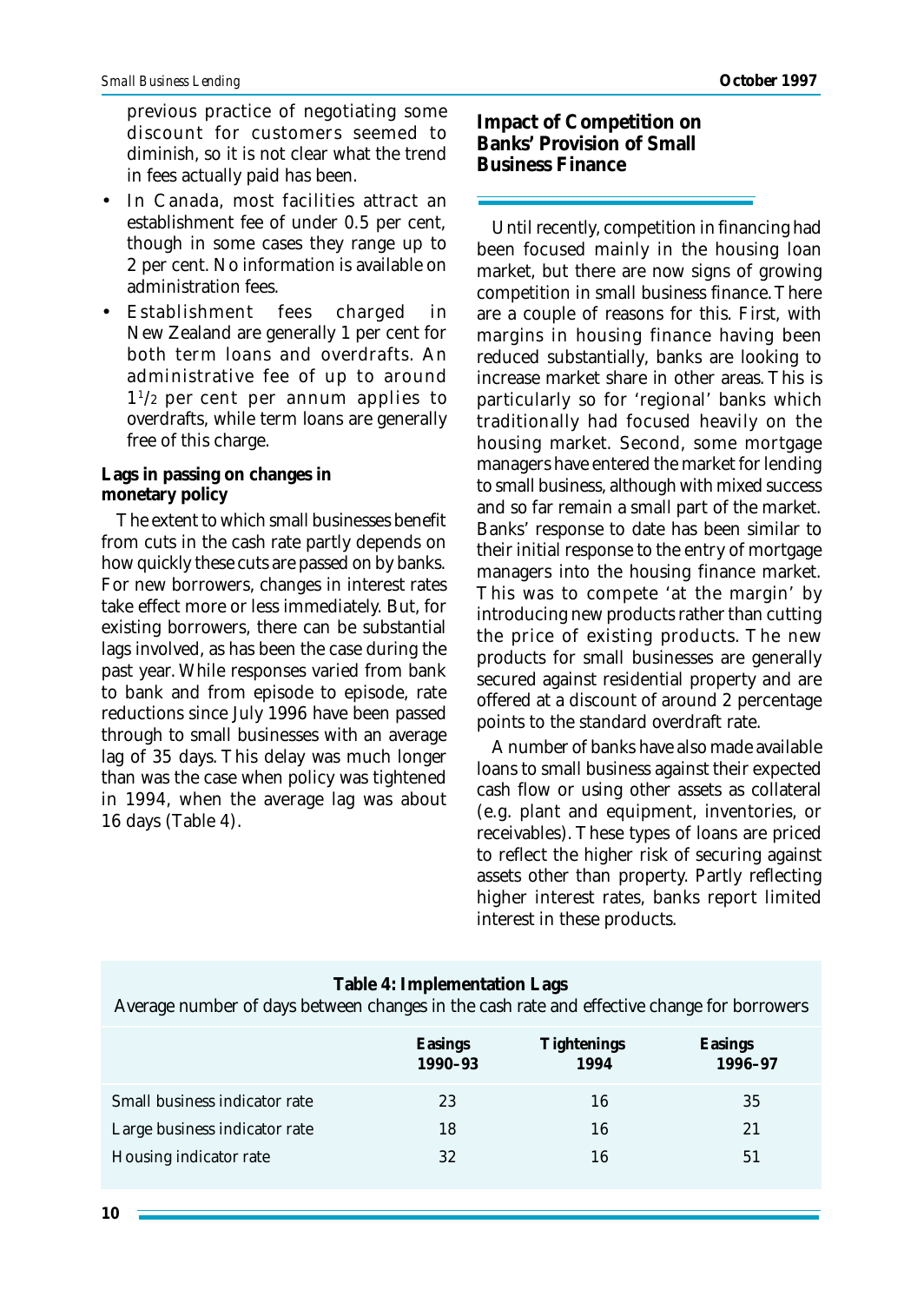Growing competition might, over time, produce some compression of margins on small business loans. The margin between the cash rate and the average rate paid by small businesses on variable-rate loans is currently around 5 percentage points, a level which has not changed much since early 1995 (Table 5). In contrast, over the same period, the margin between the cash rate and housing loan rates has fallen from 3 percentage points to 1.7 percentage points.

It seems unlikely that margins on lending to small businesses will fall to the same extent as those on owner-occupied housing. For one thing, banks have a substantial comparative advantage in lending to small business and competition from other providers will not be as intense as it has been in housing finance. Also, margins higher than for housing loans are justified because small business lending is, on average, considerably more risky and more costly than lending for housing.

Table 5 also compares margins on small business loans with those on various types of personal credit. Small business margins on variable-rate loans are wider than those on secured personal instalment credit, though narrower than on credit card loans and unsecured personal credit.

International comparisons of margins on small business loans are not readily available, as other countries do not appear to collect the same detailed information as is collected in Australia. There is, however, some fragmentary survey evidence available:

• The Bank of England's *Finance for Small Firms* report indicates that, in the United Kingdom, interest rates on small business loans on average were about 3–4 percentage points above the cash rate. These figures included both fixed-rate and variable-rate loans, so the figures may be affected by compositional factors which make comparison difficult. However, it does appear that the margins are lower than in Australia. As noted in Table 5, in Australia margins over the cash rate for variable-rate loans are around 5 percentage points. If the calculation were made across all types of small business loans, as appears to be the case for the UK data, it would be 4.75 percentage points.

| Table 5: Margin over the Cash Rate<br>Percentage points |                                                 |                                                    |                                                 |                                                           |                                                           |                                                                    |  |  |
|---------------------------------------------------------|-------------------------------------------------|----------------------------------------------------|-------------------------------------------------|-----------------------------------------------------------|-----------------------------------------------------------|--------------------------------------------------------------------|--|--|
|                                                         | <b>Small business</b><br>variable-rate<br>loans | Large<br><b>business</b><br>variable-rate<br>loans | <b>Standard</b><br>variable<br>housing<br>loans | Credit cards<br>(interest free)<br>period;<br>annual fee) | Personal<br>instalment<br>loans<br>(variable)<br>secured) | Personal<br>instalment<br>loans<br><i>(variable)</i><br>unsecured) |  |  |
| Mar 95                                                  | 5.1                                             | 3.3                                                | 3.0                                             | 9.2                                                       | 3.9                                                       | 5.4                                                                |  |  |
| June 95                                                 | 5.0                                             | 3.1                                                | 3.0                                             | 9.2                                                       | 3.9                                                       | 5.4                                                                |  |  |
| Sep 95                                                  | 5.0                                             | 3.1                                                | 3.0                                             | 9.2                                                       | 3.9                                                       | 5.4                                                                |  |  |
| Dec 95                                                  | 5.0                                             | 3.1                                                | 3.0                                             | 9.2                                                       | 3.8                                                       | 5.5                                                                |  |  |
| Mar 96                                                  | 5.1                                             | 3.1                                                | 3.0                                             | 9.2                                                       | 4.0                                                       | 6.0                                                                |  |  |
| June 96                                                 | 5.1                                             | 3.1                                                | 2.3                                             | 9.2                                                       | 3.6                                                       | 6.0                                                                |  |  |
| Sep 96                                                  | 5.0                                             | $3.2\,$                                            | 2.3                                             | 9.7                                                       | 3.9                                                       | 6.5                                                                |  |  |
| Dec 96                                                  | 5.4                                             | 3.5                                                | 2.3                                             | 10.2                                                      | 4.4                                                       | 6.9                                                                |  |  |
| Mar 97                                                  | 4.9                                             | 3.4                                                | 1.6                                             | 10.0                                                      | 4.0                                                       | 6.6                                                                |  |  |
| June 97                                                 | 5.1                                             | 3.6                                                | 1.7                                             | 10.5                                                      | 4.1                                                       | 6.9                                                                |  |  |
| Sep $97(a)$                                             | 5.1                                             | 3.6                                                | 1.7                                             | 10.3                                                      | 4.3                                                       | 7.4                                                                |  |  |
| (a) Preliminary                                         |                                                 |                                                    |                                                 |                                                           |                                                           |                                                                    |  |  |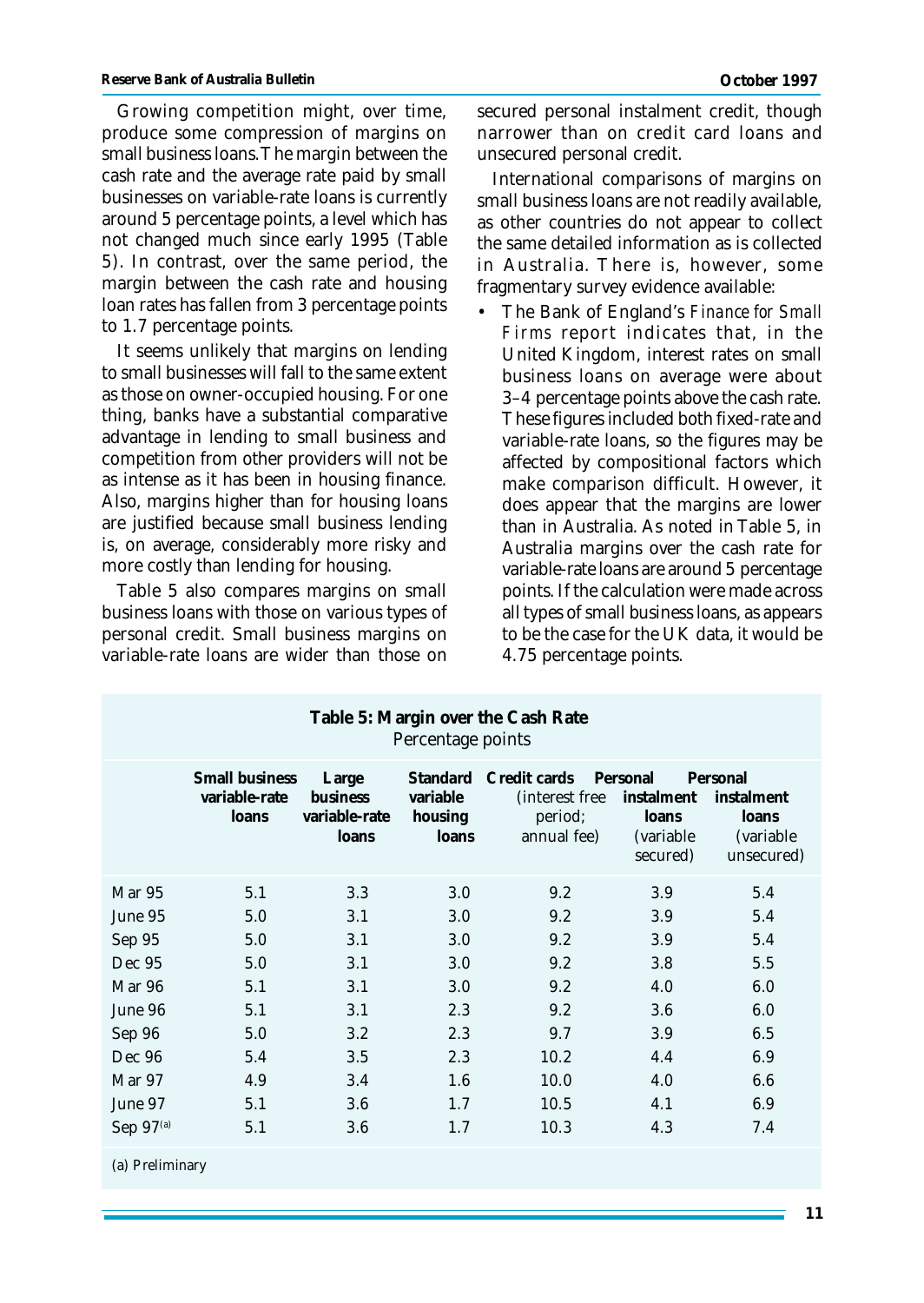In the US, the Federal Reserve publishes a survey of rates paid on commercial and industrial loans made by banks. In May 1997, the Fed noted that the average rate for loans up to \$1 million was between 9 and 10 per cent, implying a margin above the cash rate of  $3^{1/2}-4^{1/2}$  percentage points. Again, this suggests that margins relative to the cash rate are lower than in Australia.

# **Trends in the Volume of Bank Finance**

Latest figures suggest that small business lending picked up in the June quarter (Graph 4), after tapering off in the latter half of last year. However, the growth rate remains relatively low, at 5 per cent. This rate is only about half the growth rate of total credit in the economy. Anecdotal evidence suggests that small businesses are still keen to reduce debt as much as possible, perhaps reflecting a continuing impact on their psychology of the early 1990s recession.



## **Graph 4**

Lending approvals – a leading indicator of credit – have picked up in recent months indicating that there should be a further increase in the growth in credit to small businesses in coming months.

According to various surveys of small business, banks' provision of finance to small business has improved over recent years and is not a major concern for them. The latest *Yellow Pages* Survey of small business reports that only 2 per cent of small business identified lack of bank finance as a prime business concern.

Members of the Reserve Bank's Small Business Advisory Panel also report that they are generally content with both the availability of bank lending and current levels of interest rates. The one issue that has been raised is that small businesses are not getting as much access to bill finance as they would like. As noted in Table 3 above, bill finance is the cheapest form of finance, with an overall cost in June of 8.6 per cent, compared with 11.4 per cent for variable-rate loans and 10.3 per cent for fixed-rate loans. Despite this, use of bill finance by small businesses has fallen in recent years, to 12 per cent of total loans (Graph 5). The switch seems to have been into fixed-rate loans. While some of this may be due to small businesses wanting to lock in greater certainty on their borrowing costs, particularly as interest rates have fallen, it seems that a good part of it has been due to banks steering small business away from bill lines, apparently because they find it uneconomical to issue small lines of bills.

#### **Graph 5**